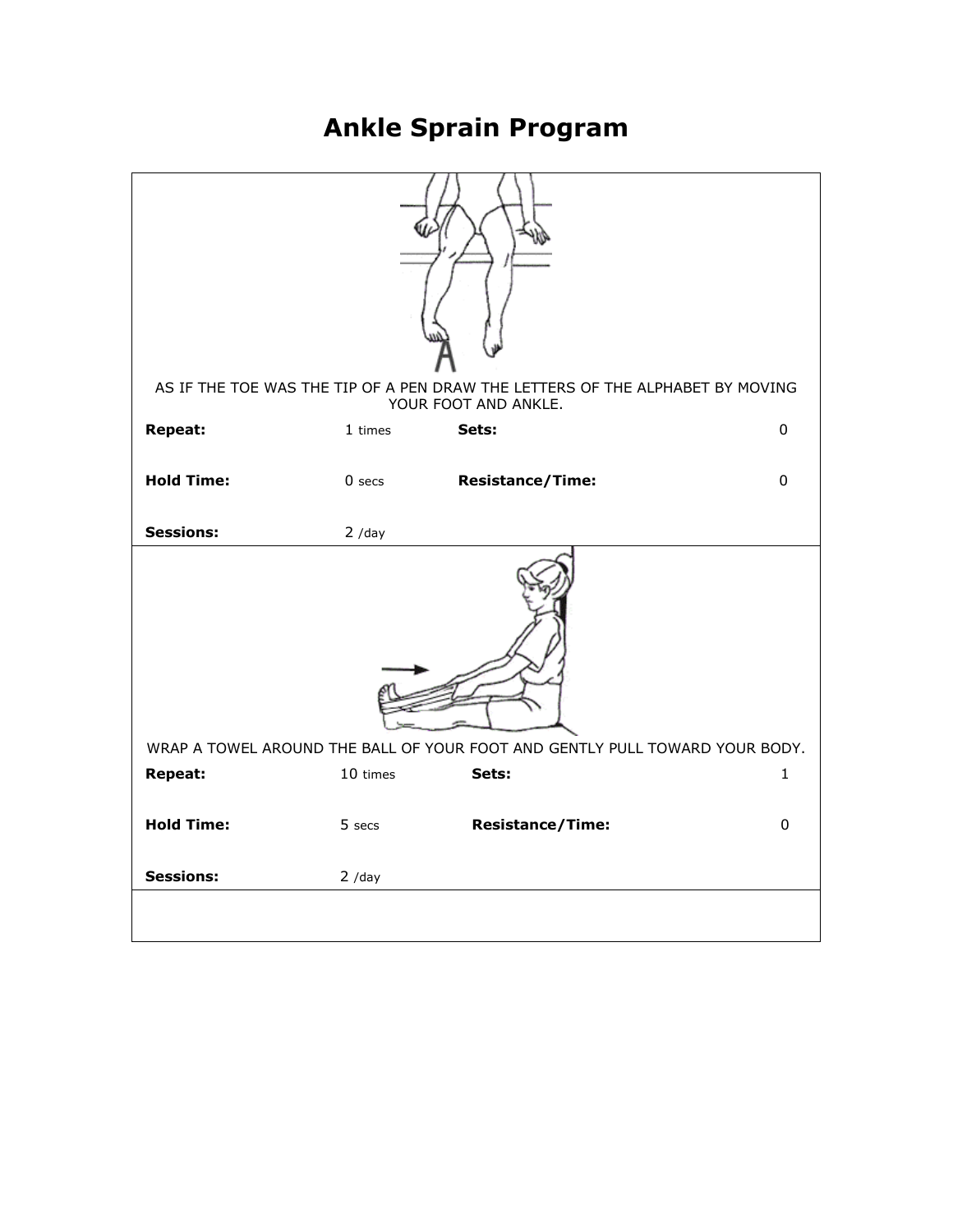| WITH A RESISTIVE TUBING AROUND YOUR FOOT MOVE YOUR FOOT UP IN THE DIRECTION<br>OF YOUR KNEE.                                                                                 |          |                         |                |  |  |
|------------------------------------------------------------------------------------------------------------------------------------------------------------------------------|----------|-------------------------|----------------|--|--|
| <b>Repeat:</b>                                                                                                                                                               | 10 times | Sets:                   | $\overline{2}$ |  |  |
| <b>Hold Time:</b>                                                                                                                                                            | 5 secs   | <b>Resistance/Time:</b> | $\pmb{0}$      |  |  |
| <b>Sessions:</b>                                                                                                                                                             | $2$ /day |                         |                |  |  |
| WITH A RESISTIVE TUBING AROUND YOUR FOOT AND ANCHORED ON THE INSIDE OF THE<br>FOOT MOVE YOUR ANKLE OUTWARD AND IN THE OPPOSITE DIRECTION FROM WHICH THE<br>TUBE IS ANCHORED. |          |                         |                |  |  |
| Repeat:                                                                                                                                                                      | 10 times | Sets:                   | 2              |  |  |
| <b>Hold Time:</b>                                                                                                                                                            | 5 secs   | <b>Resistance/Time:</b> | $\pmb{0}$      |  |  |
| <b>Sessions:</b>                                                                                                                                                             | $2$ /day |                         |                |  |  |
|                                                                                                                                                                              |          |                         |                |  |  |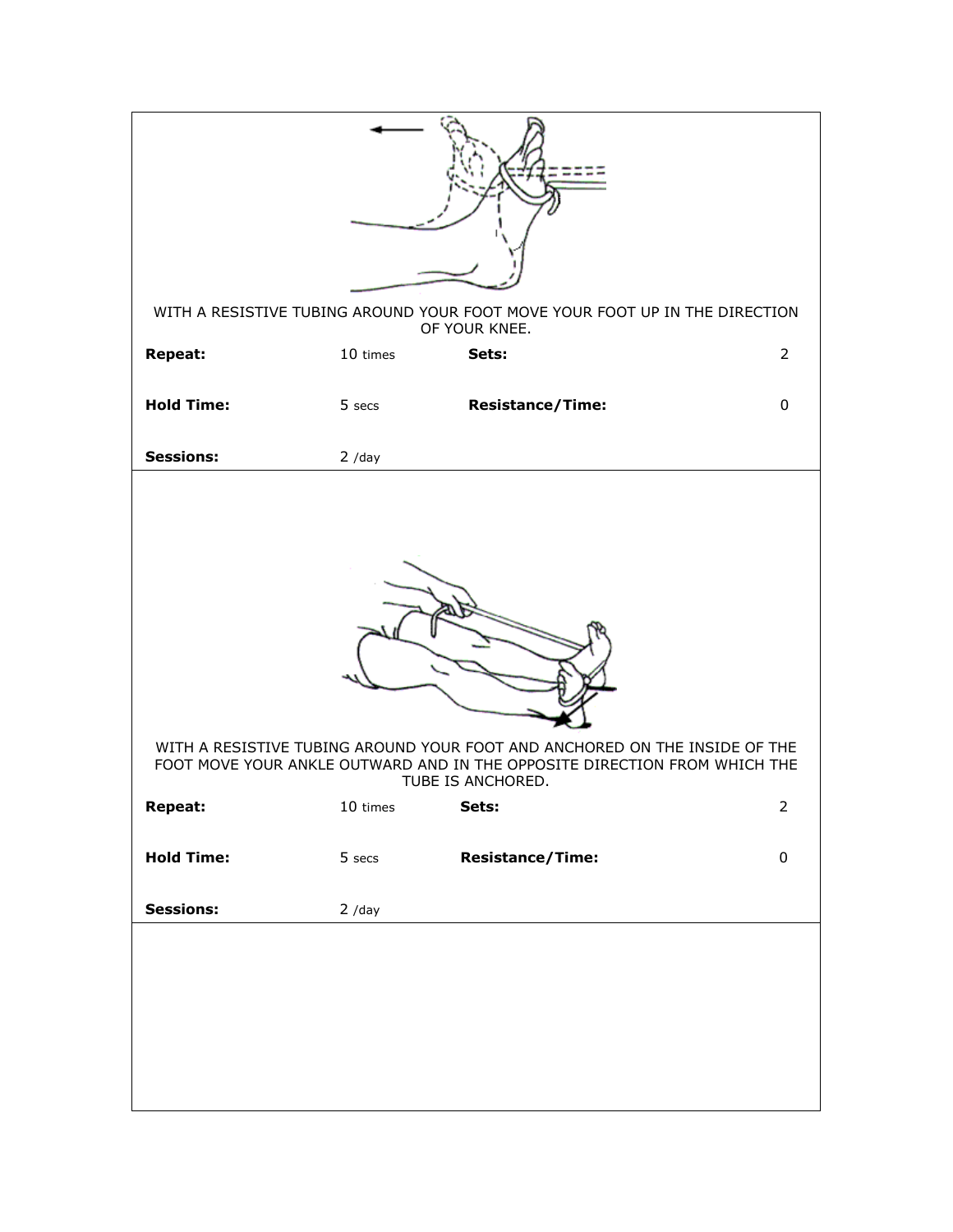